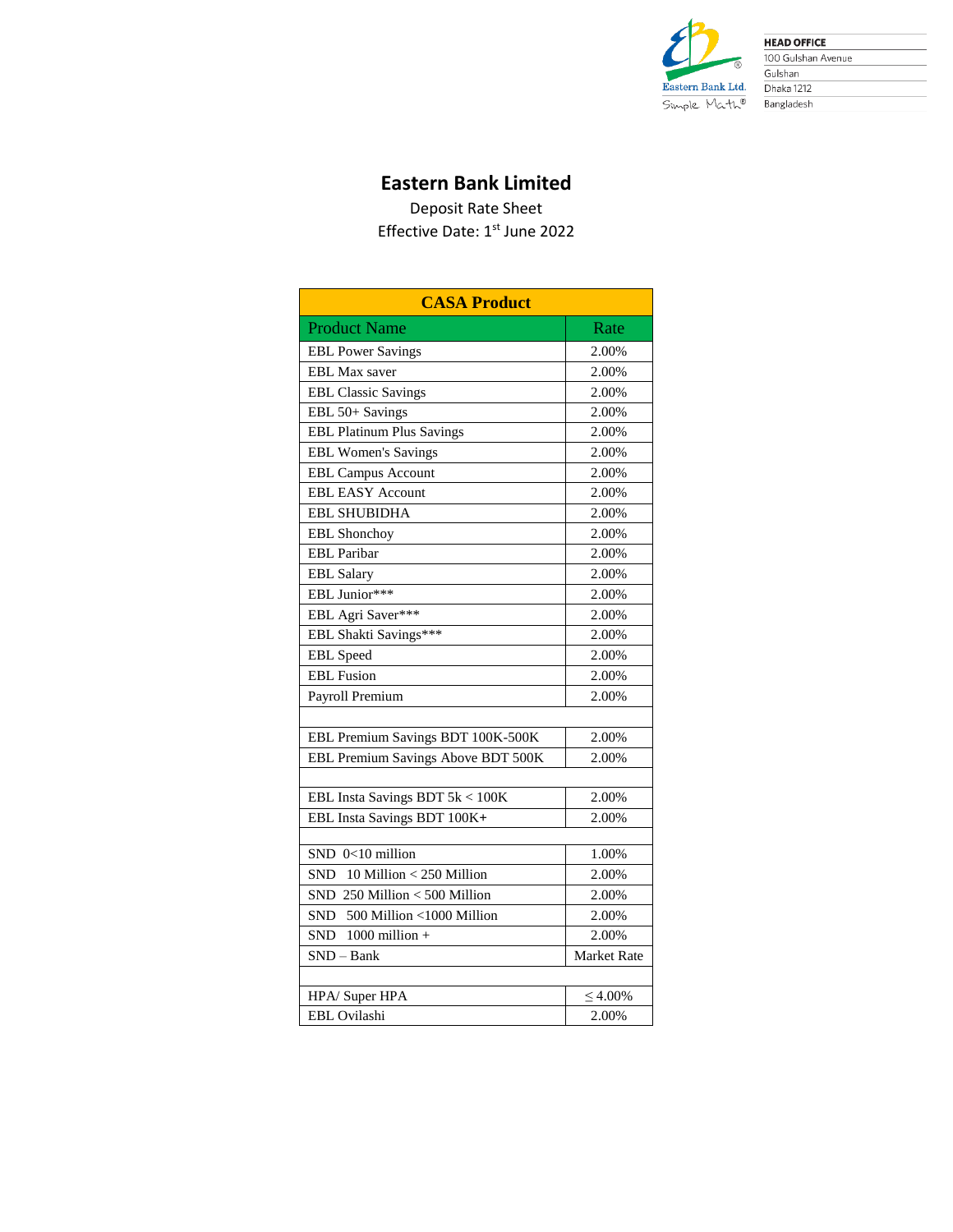

|                                        |                                 |                              | <b>Term Deposit</b>          |                       |                               |                                            |                                |
|----------------------------------------|---------------------------------|------------------------------|------------------------------|-----------------------|-------------------------------|--------------------------------------------|--------------------------------|
|                                        |                                 |                              | <b>Business Unit: Retail</b> |                       |                               |                                            |                                |
| <b>Product Name</b>                    | Less than<br><b>BDT 0.1 Cr.</b> | BDT 0.1 Cr. <<br>BDT 0.5 Cr. | BDT 0.5 Cr. <<br>BDT 1 Cr.   | BDT1Cr <<br>BDT 5 Cr. | BDT5Cr <<br><b>BDT 10 Cr.</b> | BDT10Cr. <sub>2</sub><br><b>BDT 25 Cr.</b> | More than<br><b>BDT 25 Cr.</b> |
| FD 1 Month                             | 2.00%                           | 2.00%                        | 2.00%                        | 2.00%                 | 2.00%                         | 2.00%                                      | 2.00%                          |
| FD 3 Month                             | 5.75%                           | 5.75%                        | 5.75%                        | 5.75%                 | 5.75%                         | 5.75%                                      | 5.75%                          |
| FD 6 Month                             | 5.75%                           | 5.75%                        | 5.75%                        | 5.75%                 | 5.75%                         | 5.75%                                      | 5.75%                          |
| FD 1 Year                              | 6.00%                           | 6.00%                        | 6.00%                        | 6.00%                 | 6.00%                         | 6.00%                                      | 6.00%                          |
| Extra Value FD 1 Month                 | 2.00%                           | 2.00%                        | 2.00%                        | 2.00%                 | 2.00%                         | 2.00%                                      | 2.00%                          |
| Extra Value FD 3 Month                 | 5.75%                           | 5.75%                        | 5.75%                        | 5.75%                 | 5.75%                         | 5.75%                                      | 5.75%                          |
| Extra Value FD 6 Month                 | 5.75%                           | 5.75%                        | 5.75%                        | 5.75%                 | 5.75%                         | 5.75%                                      | 5.75%                          |
| Extra Value FD 1 Year                  | 6.00%                           | 6.00%                        | 6.00%                        | 6.00%                 | 6.00%                         | 6.00%                                      | 6.00%                          |
| <b>EBL Super Century</b>               | 5.75%                           | 5.75%                        | 5.75%                        | 5.75%                 | 5.75%                         | 5.75%                                      | 5.75%                          |
| <b>EBL Super Double Century</b>        | 5.75%                           | 5.75%                        | 5.75%                        | 5.75%                 | 5.75%                         | 5.75%                                      | 5.75%                          |
| EBL Super 360 Days                     | 6.00%                           | 6.00%                        | 6.00%                        | 6.00%                 | 6.00%                         | 6.00%                                      | 6.00%                          |
| <b>EBL Super Double Century Repeat</b> | 5.75%                           | 5.75%                        | 5.75%                        | 5.75%                 | 5.75%                         | 5.75%                                      | 5.75%                          |
| <b>EBL Super Repeat 360 Days</b>       | 6.00%                           | 6.00%                        | 6.00%                        | 6.00%                 | 6.00%                         | 6.00%                                      | 6.00%                          |
| EBL Super FD 3 Month                   | 5.75%                           | 5.75%                        | 5.75%                        | 5.75%                 | 5.75%                         | 5.75%                                      | 5.75%                          |
| EBL Super FD 6 Month                   | 5.75%                           | 5.75%                        | 5.75%                        | 5.75%                 | 5.75%                         | 5.75%                                      | 5.75%                          |
| EBL Super FD 1 Year                    | 6.00%                           | 6.00%                        | 6.00%                        | 6.00%                 | 6.00%                         | 6.00%                                      | 6.00%                          |
| EBL Super 399 Days                     | 6.00%                           | 6.00%                        | 6.00%                        | 6.00%                 | 6.00%                         | 6.00%                                      | 6.00%                          |
| EBL Super FD 99 Days                   | 5.75%                           | 5.75%                        | 5.75%                        | 5.75%                 | 5.75%                         | 5.75%                                      | 5.75%                          |
| EBL Super FD 189 Days                  | 5.75%                           | 5.75%                        | 5.75%                        | 5.75%                 | 5.75%                         | 5.75%                                      | 5.75%                          |
| EBL Super FD 369 Days                  | 6.00%                           | 6.00%                        | 6.00%                        | 6.00%                 | 6.00%                         | 6.00%                                      | 6.00%                          |
| EBL Super FD Repeat 189 Days           | 5.75%                           | 5.75%                        | 5.75%                        | 5.75%                 | 5.75%                         | 5.75%                                      | 5.75%                          |
| EBL Super FD Repeat 369 Days           | 6.00%                           | 6.00%                        | 6.00%                        | 6.00%                 | 6.00%                         | 6.00%                                      | 6.00%                          |
| EBL Super 120 Days                     | 5.75%                           | 5.75%                        | 5.75%                        | 5.75%                 | 5.75%                         | 5.75%                                      | 5.75%                          |
| EBL Super 150 Days                     | 5.75%                           | 5.75%                        | 5.75%                        | 5.75%                 | 5.75%                         | 5.75%                                      | 5.75%                          |
| <b>EBL Super Repeat 150 Days</b>       | 5.75%                           | 5.75%                        | 5.75%                        | 5.75%                 | 5.75%                         | 5.75%                                      | 5.75%                          |

| <b>Business Unit: Commercial</b> |                                 |                              |                                |                       |                                |                                 |                                |  |  |  |
|----------------------------------|---------------------------------|------------------------------|--------------------------------|-----------------------|--------------------------------|---------------------------------|--------------------------------|--|--|--|
| <b>Product Name</b>              | Less than<br><b>BDT 0.1 Cr.</b> | BDT 0.1 Cr. <<br>BDT 0.5 Cr. | $BDT$ 0.5 Cr. $<$<br>BDT 1 Cr. | BDT1Cr <<br>BDT 5 Cr. | BDT5Cr. <<br><b>BDT 10 Cr.</b> | BDT10Cr. <<br><b>BDT 25 Cr.</b> | More than<br><b>BDT 25 Cr.</b> |  |  |  |
| FD 1 Month                       | 2.00%                           | 2.00%                        | 2.00%                          | 2.00%                 | 2.00%                          | 2.00%                           | 2.00%                          |  |  |  |
| FD 3 Months                      | 2.50%                           | 2.50%                        | 2.50%                          | 2.50%                 | 2.50%                          | 2.50%                           | 2.50%                          |  |  |  |
| FD 6 Months                      | 2.75%                           | 2.75%                        | 2.75%                          | 2.75%                 | 2.75%                          | 2.75%                           | 2.75%                          |  |  |  |
| FD 1 Year                        | 3.00%                           | 3.00%                        | 3.00%                          | 3.00%                 | 3.00%                          | 3.00%                           | 3.00%                          |  |  |  |
| FD 2 Years                       | 3.00%                           | 3.00%                        | 3.00%                          | 3.00%                 | 3.00%                          | 3.00%                           | 3.00%                          |  |  |  |
| FD 3 Years                       | 3.00%                           | 3.00%                        | 3.00%                          | 3.00%                 | 3.00%                          | 3.00%                           | 3.00%                          |  |  |  |
| Extra Value FD 1 Month           | 2.00%                           | 2.00%                        | 2.00%                          | 2.00%                 | 2.00%                          | 2.00%                           | 2.00%                          |  |  |  |
| Extra Value FD 3 Months          | 5.75%                           | 5.75%                        | 5.75%                          | 5.75%                 | 5.75%                          | 5.75%                           | 5.75%                          |  |  |  |
| Extra Value FD 6 Months          | 5.75%                           | 5.75%                        | 5.75%                          | 5.75%                 | 5.75%                          | 5.75%                           | 5.75%                          |  |  |  |
| Extra Value FD 1 Year            | 6.00%                           | 6.00%                        | 6.00%                          | $6.00\%$              | 6.00%                          | 6.00%                           | 6.00%                          |  |  |  |
| <b>EBL Super Century</b>         | 2.50%                           | 2.50%                        | 2.50%                          | 2.50%                 | 2.50%                          | 2.50%                           | 2.50%                          |  |  |  |
| <b>EBL Super Double Century</b>  | 2.75%                           | 2.75%                        | 2.75%                          | 2.75%                 | 2.75%                          | 2.75%                           | 2.75%                          |  |  |  |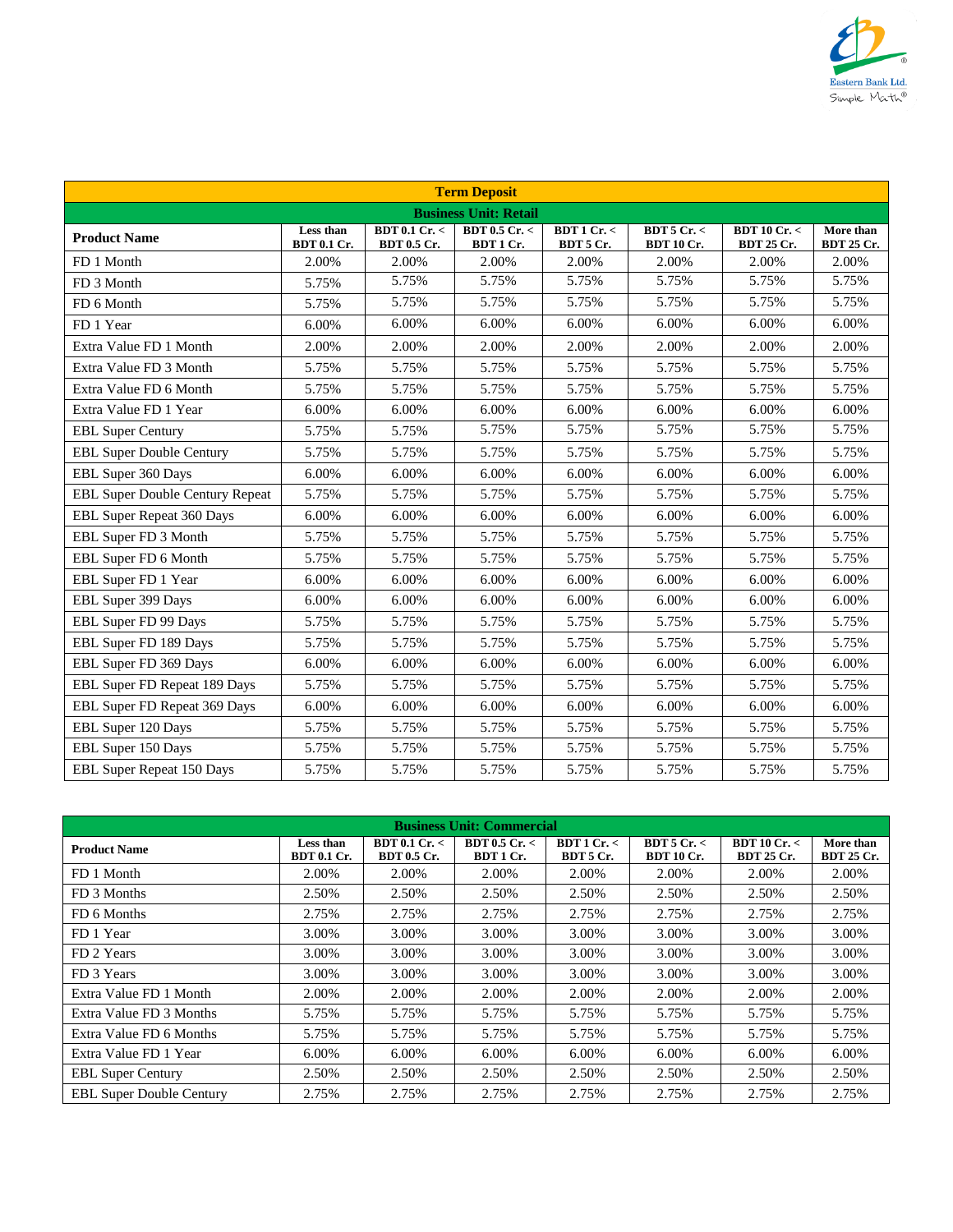

| EBL Super 360 Days                     | 3.00% | 3.00% | 3.00% | 3.00% | 3.00% | 3.00% | 3.00% |
|----------------------------------------|-------|-------|-------|-------|-------|-------|-------|
| <b>EBL Super Double Century Repeat</b> | 2.50% | 2.50% | 2.50% | 2.50% | 2.50% | 2.50% | 2.50% |
| <b>EBL Super Repeat 360 Days</b>       | 2.75% | 2.75% | 2.75% | 2.75% | 2.75% | 2.75% | 2.75% |
| EBL Super 399 Days                     | 3.00% | 3.00% | 3.00% | 3.00% | 3.00% | 3.00% | 3.00% |
| EBL Super 120 Days                     | 2.50% | 2.50% | 2.50% | 2.50% | 2.50% | 2.50% | 2.50% |
| EBL Super 150 Days                     | 2.50% | 2.50% | 2.50% | 2.50% | 2.50% | 2.50% | 2.50% |
| <b>EBL Super Repeat 150 Days</b>       | 2.25% | 2.25% | 2.25% | 2.25% | 2.25% | 2.25% | 2.25% |

| <b>Business Unit: Corporate</b> |                                 |                                     |                                |                        |                                |                                 |                                |  |  |  |
|---------------------------------|---------------------------------|-------------------------------------|--------------------------------|------------------------|--------------------------------|---------------------------------|--------------------------------|--|--|--|
| <b>Product Name</b>             | Less than<br><b>BDT 0.1 Cr.</b> | BDT 0.1 Cr. <<br><b>BDT 0.5 Cr.</b> | $BDT$ 0.5 Cr. $<$<br>BDT 1 Cr. | BDT1Cr. <<br>BDT 5 Cr. | BDT5Cr. <<br><b>BDT 10 Cr.</b> | BDT10Cr. <<br><b>BDT 25 Cr.</b> | More than<br><b>BDT 25 Cr.</b> |  |  |  |
| FD 1 Month                      | 2.00%                           | 2.00%                               | 2.00%                          | 2.00%                  | 2.00%                          | 2.00%                           | 2.00%                          |  |  |  |
| FD 3 Months                     | 2.50%                           | 2.50%                               | 2.50%                          | 2.50%                  | 2.50%                          | 2.50%                           | 2.50%                          |  |  |  |
| FD 6 Months                     | 2.75%                           | 2.75%                               | 2.75%                          | 2.75%                  | 2.75%                          | 2.75%                           | 2.75%                          |  |  |  |
| FD 1 Year                       | 3.00%                           | 3.00%                               | 3.00%                          | 3.00%                  | 3.00%                          | 3.00%                           | 3.00%                          |  |  |  |
| FD 2 Year                       | 3.00%                           | 3.00%                               | 3.00%                          | 3.00%                  | 3.00%                          | 3.00%                           | 3.00%                          |  |  |  |
| FD 3 Year                       | 3.00%                           | 3.00%                               | 3.00%                          | 3.00%                  | 3.00%                          | 3.00%                           | 3.00%                          |  |  |  |
| Extra Value FD 1 Month          | 2.00%                           | 2.00%                               | 2.00%                          | 2.00%                  | 2.00%                          | 2.00%                           | 2.00%                          |  |  |  |
| Extra Value FD 3 Months         | 5.75%                           | 5.75%                               | 5.75%                          | 5.75%                  | 5.75%                          | 5.75%                           | 5.75%                          |  |  |  |
| Extra Value FD 6 Months         | 5.75%                           | 5.75%                               | 5.75%                          | 5.75%                  | 5.75%                          | 5.75%                           | 5.75%                          |  |  |  |
| Extra Value FD 1 Year           | 6.00%                           | 6.00%                               | 6.00%                          | 6.00%                  | 6.00%                          | 6.00%                           | 6.00%                          |  |  |  |

| <b>Name of the Product</b>   | 1 Year |
|------------------------------|--------|
| <b>EBL</b> Repeat            | 6.00%  |
| <b>EBL Repeat Corp</b>       | 2.75%  |
| <b>EBL Repeat Commercial</b> | 2.75%  |
| EBL-50                       | 6.00%  |
| <b>EBL Earn First</b>        | 6.00%  |

|                               | <b>Time Frame</b> |         |          |          |                          |                          |          |  |  |
|-------------------------------|-------------------|---------|----------|----------|--------------------------|--------------------------|----------|--|--|
| <b>Name of the Product</b>    |                   | 45 Days | 100 Days | 150 Days | 190 Days                 | 364 Days                 | 380 Days |  |  |
| <b>EBL ALO</b>                |                   |         |          |          | 2.75%                    |                          | 5.75%    |  |  |
| <b>EBL High Value</b>         |                   | 2.00%   |          | 2.75%    | 2.75%                    |                          | 3.00%    |  |  |
|                               | <b>Time Frame</b> |         |          |          |                          |                          |          |  |  |
| <b>Name of the Product</b>    | 45 Days           | 91 Days | 101 Days | 182 Days | 201 Days                 | 240 Days                 | 364 Days |  |  |
| <b>EBL Diamond Corp</b>       |                   | 2.50%   | 2.50%    | 2.75%    | 2.75%                    | 2.75%                    | 5.75%    |  |  |
| <b>EBL Diamond Commercial</b> | 2.00%             | 2.50%   |          | 2.75%    | $\overline{\phantom{0}}$ | $\overline{\phantom{0}}$ | 3.00%    |  |  |

| <b>Recurring Deposit</b>         |                          |                          |       |                          |                          |                          |                          |                          |                          |                          |                          |                          |
|----------------------------------|--------------------------|--------------------------|-------|--------------------------|--------------------------|--------------------------|--------------------------|--------------------------|--------------------------|--------------------------|--------------------------|--------------------------|
| Name of the                      |                          | 4                        |       | 6                        |                          | 8                        | 10                       | 12                       | 14                       | 15                       | 18                       | 20                       |
| <b>Product</b>                   | Years                    | Years                    | Years | Years                    | Years                    | Years                    | Years                    | Years                    | Years                    | Years                    | Years                    | Years                    |
| <b>EBL</b> Confidence            | 5.60%                    | $\overline{\phantom{0}}$ | 5.60% | $\overline{\phantom{0}}$ | 5.00%                    | $\overline{\phantom{0}}$ | 5.00%                    | $\overline{\phantom{0}}$ | $\overline{\phantom{0}}$ | $\overline{\phantom{0}}$ | $\overline{\phantom{0}}$ | $\overline{\phantom{0}}$ |
| <b>EBL Child Future</b><br>Plan  | 5.60%                    | $\overline{\phantom{0}}$ | 5.60% | $\overline{\phantom{0}}$ |                          | $\overline{\phantom{0}}$ | 5.60%                    | $\overline{\phantom{0}}$ | $\overline{\phantom{0}}$ | 5.60%                    | -                        |                          |
| <b>EBL Equity Builder</b>        | $\overline{\phantom{a}}$ | $\overline{\phantom{0}}$ | 5.60% | $\overline{\phantom{a}}$ | $\overline{\phantom{0}}$ | $\overline{\phantom{0}}$ | $\overline{\phantom{0}}$ | $\overline{\phantom{0}}$ | $\overline{\phantom{0}}$ | $\overline{\phantom{a}}$ | -                        |                          |
| <b>EBL Millionaire</b><br>Scheme | 5.60%                    | $\overline{\phantom{0}}$ | 5.60% | $\overline{\phantom{0}}$ | 5.00%                    | $\overline{\phantom{0}}$ | 5.00%                    | 5.00%                    | $\overline{\phantom{0}}$ | 5.00%                    | -                        | $\overline{\phantom{0}}$ |